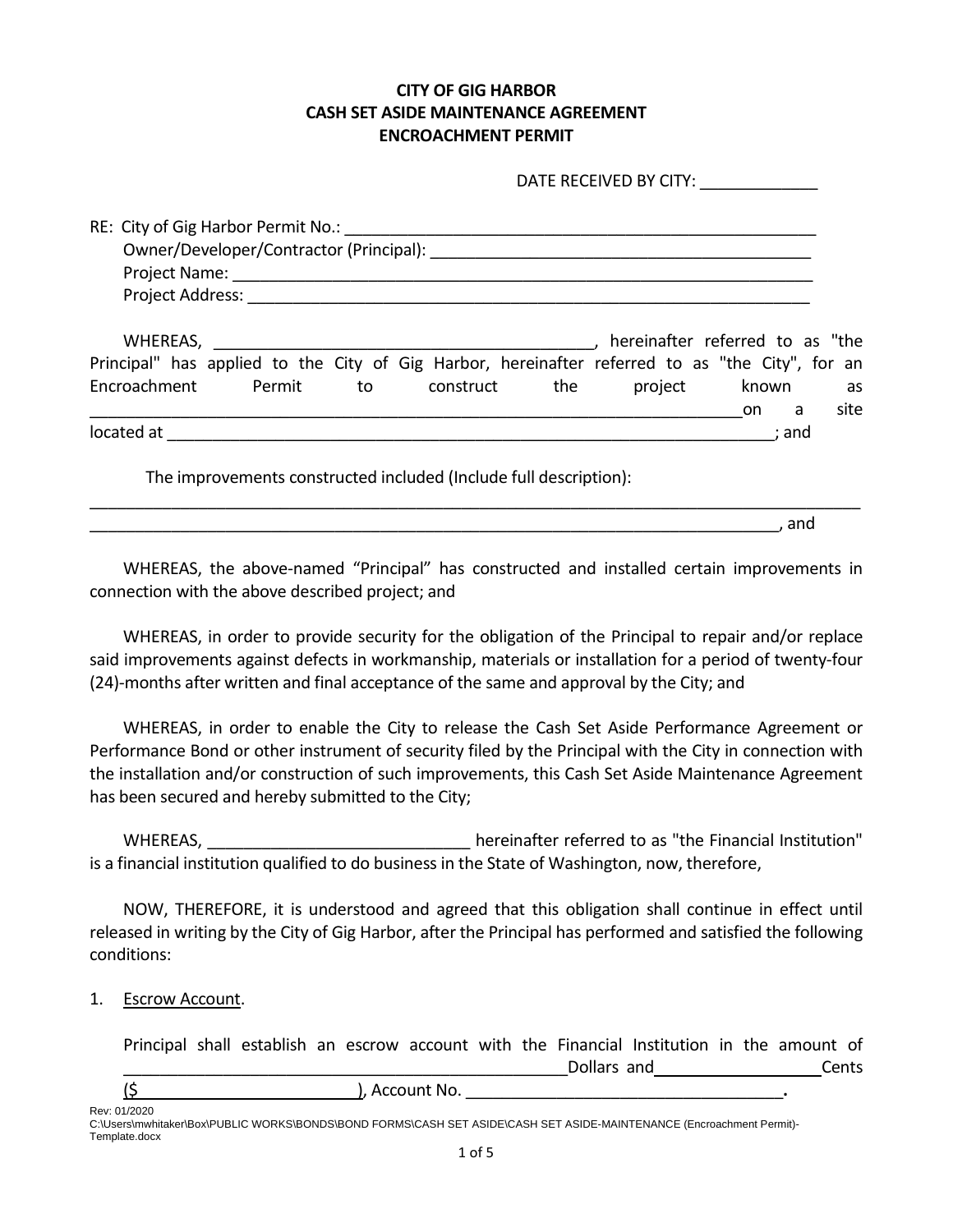At no time shall any portion of the sums in said account be released without written authorization from the City. Such amount shall represent the City's estimate of the amount necessary to ensure repair and replacement of the improvements during the period of this Agreement, as established by the City.

- 2. Funds to Secure Implementation of Warranty. The City agrees to accept this Agreement in lieu of a maintenance bond to ensure the Principal's warranty that the improvements constructed in conjunction with the project either remain free from defects in materials, workmanship or installation (or, in the case of landscaping, that the landscaping survives) for a period of two (2) years from the date of acceptance of the installation of the improvements by the City. The Institution agrees that it shall have no duty or right to evaluate the correctness or appropriateness of any such notice or demand by the City, and shall not interplead, or in any manner, delay payment of said funds to the City.
- 3. Principal's Warranty. The Principal hereby warrants that in the event any of the improvements installed by the Principal pursuant to the above-referenced plans, conditions and specifications contained in the City's file, fail to remain free from defects in materials, workmanship or installation, or in the case of landscaping, that the landscaping fails to survive, for a period of two (2)-years from the date of acceptance of the installation of the improvements by the City, then the Principal shall either remedy the default, or forfeit the funds set aside in the escrow account for this purpose.
- 4. Principal's Remedy of Default. If the Principal decides to remedy the default, it shall within twenty (20) days of demand of the City make a written commitment to the City that it will: (a) remedy the default itself with reasonable diligence pursuant to a time schedule acceptable to the City; and (b) remedy the default.
- 5. Financial Institutions Release of Funds. In the event that the Principal fails to remedy the defect as provided above, then the Institution shall, upon the demand of the City, remit to the City within ten days of receipt of said demand, the amount of funds in the escrow account, or such lesser amount as may be specified in the City's demand.
- 6. City's Completion of Corrections Under Warranty. In the event the Principal fails to satisfactorily repair, replace or correct the improvements as requested by the City, the City's employees and agents are hereby authorized to enter onto said property and perform such work. Funds obtained by the City pursuant to paragraph 5 of this Agreement may be used by the City to restore said improvements and pay any and all sums owing to contractors, suppliers, laborers, materialmen, suppliers, subcontractors or others as a result of such work for which a lien against any City property or property where the improvements are located, has arisen or may arise. Further, said funds may be used to cover the cost of correcting any damage which may have occurred off-site due to disrepair of the project, including damage, if any, to public property. This provision shall not be construed as creating any obligation on the City, its employees, agents and representatives to perform such corrective work.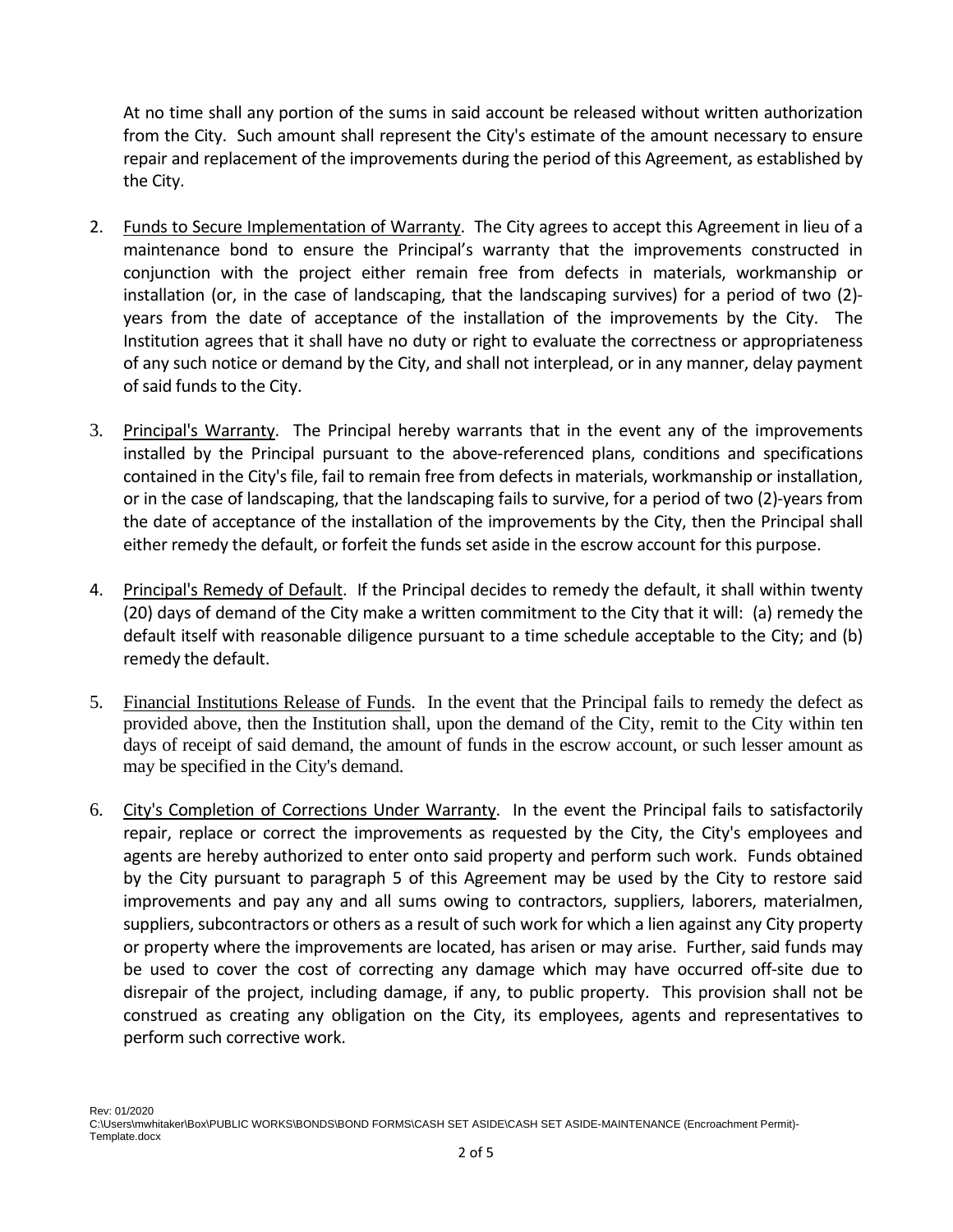- 7. Inspection. The Principal shall pay all additional costs of the City incurred in the administration of this Agreement. As long as payment for such services has been made, the City Engineer or his/her designee shall periodically inspect said improvements while under the two-year warranty period and inspect completed improvements insofar as possible within five (5) working days after receiving written notice that the repairs have been completed. Lack of inspection within said five (5) days, however, shall not signify the City's approval.
- 8. Expiration. This Agreement shall remain in full force and effect for a period of two (2)-years after final acceptance of the improvements by the City; the obligations secured hereby have been fully performed and formal written notice from the City has been submitted to and received by the Principal, releasing the Principal from further obligation to restore improvements.
- 9. Enforcement. It is specifically agreed by and between the parties that in the event any legal action must be taken to enforce the provisions of this Agreement or to collect the funds in the escrow account, the prevailing party shall be entitled to collect its costs and reasonable attorney fees as a part of the reasonable costs of securing the obligation hereunder. In the event of settlement or resolution of these issues prior to the filing of any suit, the actual costs incurred by the City, including reasonable attorney fees, shall be considered a part of the obligation hereunder secured. Said costs and reasonable legal fees shall be recoverable by the prevailing party, not only from the funds set aside, but also over and above the funds in the account as a part of any recovery in any judicial proceeding.

The Institution hereby agrees that this Agreement shall be governed by the laws of the State of Washington. Venue of any litigation arising out of this Agreement shall be in Pierce County Superior Court.

| <b>FINANCIAL INSTITUTION</b>                 | <b>PRINCIPAL</b>                                                                                                      |
|----------------------------------------------|-----------------------------------------------------------------------------------------------------------------------|
| (Signature must be notarized)                | (Signature must be notarized)                                                                                         |
|                                              | By                                                                                                                    |
|                                              | Print Name: ______________________                                                                                    |
| $Its _______$                                |                                                                                                                       |
| Business Name: _____________________________ |                                                                                                                       |
| Business Address: _________________________  | Business Address: ___________________________                                                                         |
|                                              |                                                                                                                       |
|                                              |                                                                                                                       |
| <b>CITY OF GIG HARBOR</b>                    |                                                                                                                       |
| By: $\qquad \qquad$                          |                                                                                                                       |
| Its City Engineer                            |                                                                                                                       |
|                                              |                                                                                                                       |
| City of Gig Harbor                           |                                                                                                                       |
| 3510 Grandview Street                        |                                                                                                                       |
| Rev: 01/2020<br>Template.docx                | C:\Users\mwhitaker\Box\PUBLIC WORKS\BONDS\BOND FORMS\CASH SET ASIDE\CASH SET ASIDE-MAINTENANCE (Encroachment Permit)- |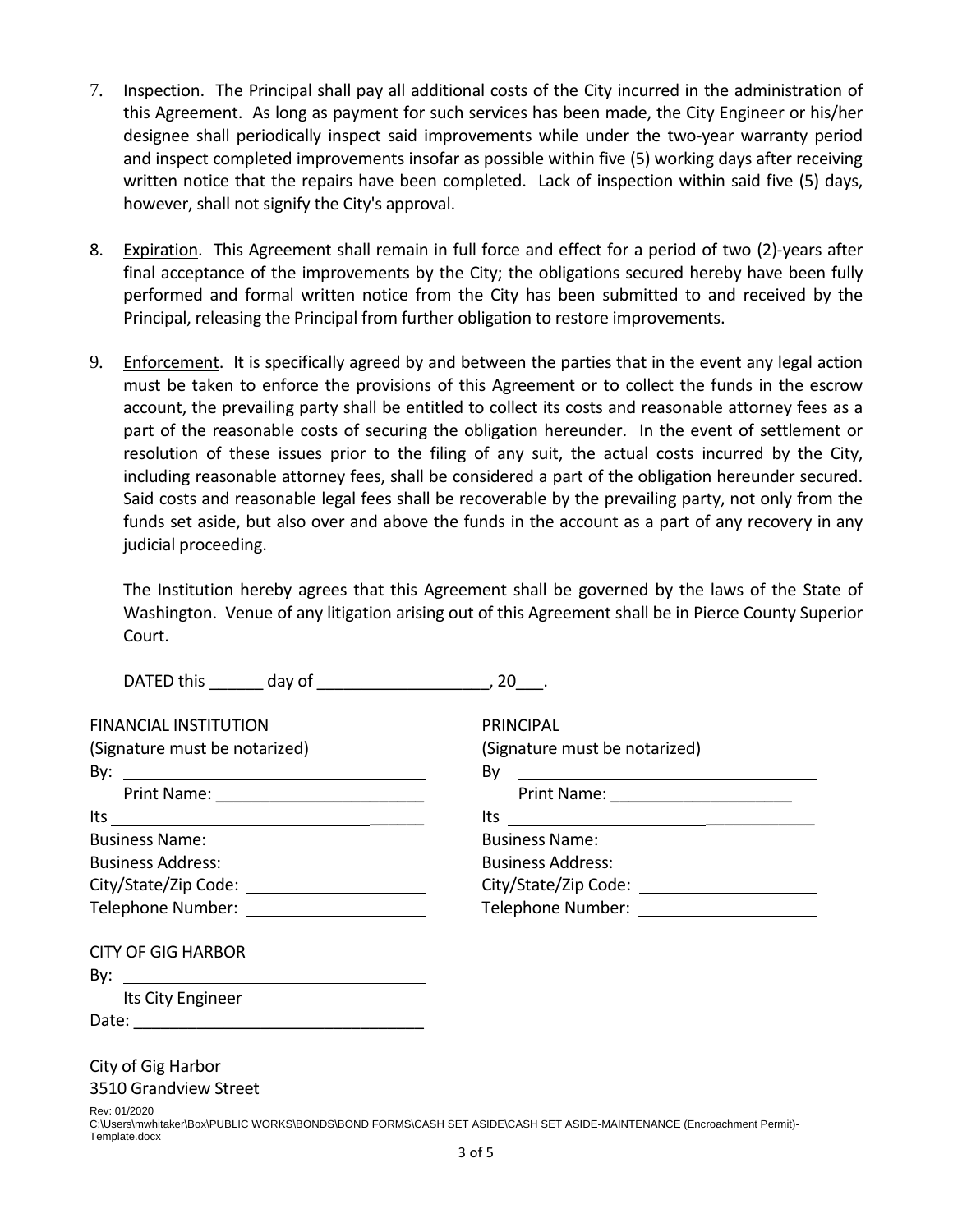Gig Harbor, WA 98335 (253) 851-6170

\_\_\_\_ Individual (Form P-1)

- \_\_\_\_ Partnership or Corporation (Form P-2)
- Financial Institution (Form P-3)

## **FORM P-1**

(Use for Individual/Sole Proprietor Only)

| <b>STATE OF WASHINGTON</b> |       |
|----------------------------|-------|
|                            | ) SS. |
| COUNTY OF                  |       |

I certify that I know or have satisfactory evidence that \_\_\_\_\_\_\_\_\_\_\_\_\_\_\_\_\_\_\_\_\_\_\_\_\_\_\_\_\_ is the person who appeared before me, and said person acknowledged that (he/she) signed this instrument, and acknowledged it to be (his/her) free and voluntary act for the uses and purposes mentioned in the instrument.

 $\overline{a}$ 

Dated: \_\_\_\_\_\_\_\_\_\_\_\_\_\_\_\_\_\_\_\_\_\_\_\_\_\_\_\_\_\_

 (print or type name) NOTARY PUBLIC in and for the State of Washington, residing at: \_\_\_\_\_\_\_\_\_\_\_\_\_\_\_\_\_\_\_\_\_\_\_\_\_\_\_\_\_\_\_\_\_

My Commission expires: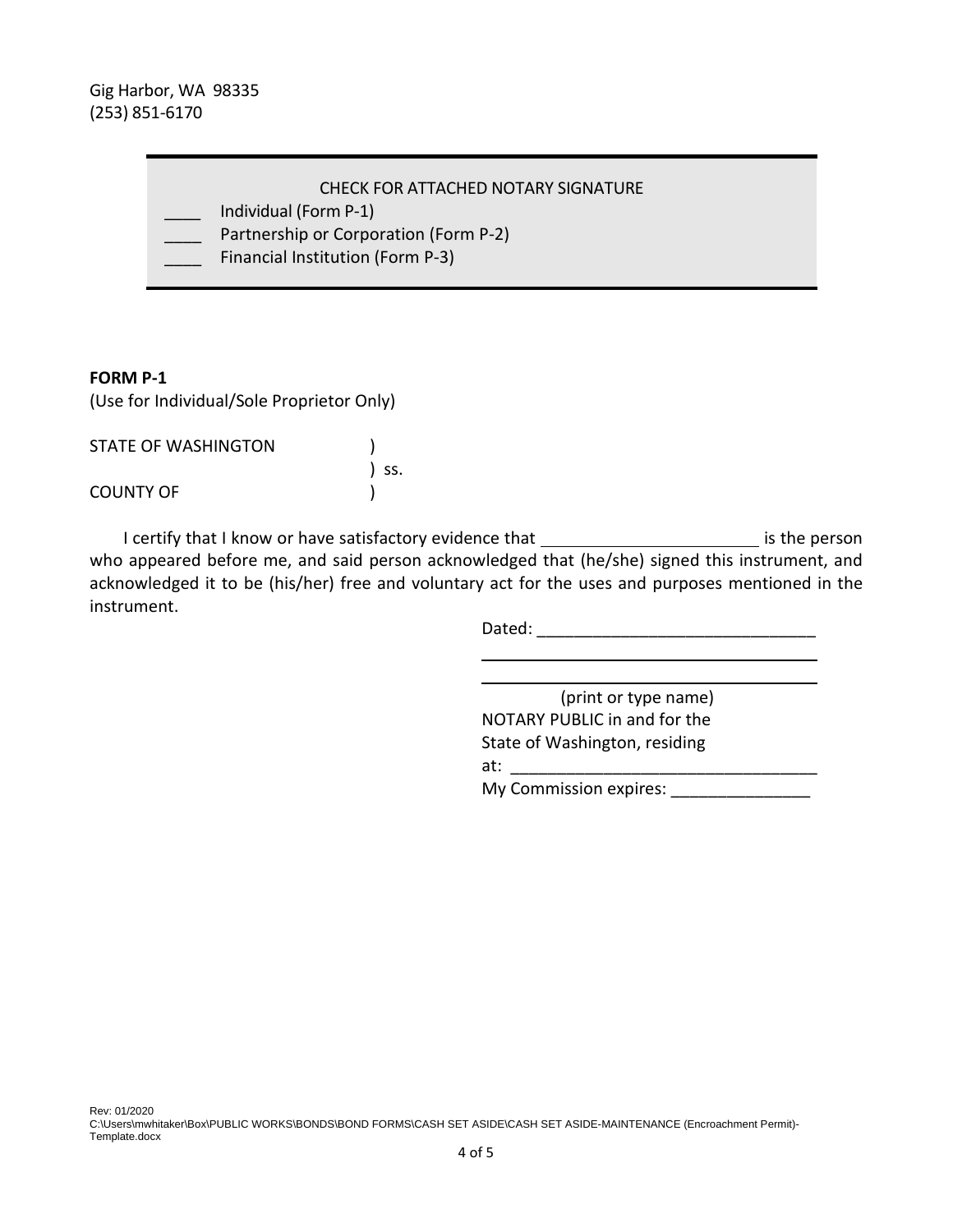**FORM P-2**

(Use for Partnership, Corporation Only)

| STATE OF WASHINGTON |       |
|---------------------|-------|
|                     | ) SS. |
| COUNTY OF           |       |

I certify that I know or have satisfactory evidence that **I cell and COV** is the person who appeared before me, and said person acknowledged as the of that  $(he/she)$ signed this instrument, on oath stated that (he/she) was authorized to execute the instrument and acknowledged it to be (his/her) free and voluntary act for the uses and purposes mentioned in the instrument.

Dated:  $\Box$ 

l (print or type name) NOTARY PUBLIC in and for the State of Washington, residing at: \_\_\_\_\_\_\_\_\_\_\_\_\_\_\_\_\_\_\_\_\_\_\_\_\_\_\_\_\_\_\_\_\_

l

My Commission expires:

## **FORM P-3**

(Use for Financial Institution Only)

| STATE OF WASHINGTON |       |  |
|---------------------|-------|--|
|                     | ) SS. |  |
| COUNTY OF           |       |  |

I certify that I know or have satisfactory evidence that **interlare and interest in the person** who appeared before me, and said person acknowledged as the of that  $(he/she)$ signed this instrument, on oath stated that (he/she) was authorized to execute the instrument and acknowledged it to be (his/her) free and voluntary act for the uses and purposes mentioned in the

instrument.

(print or type name)

l

NOTARY PUBLIC in and for the State of Washington, residing  $at:$ 

l

Rev: 01/2020 C:\Users\mwhitaker\Box\PUBLIC WORKS\BONDS\BOND FORMS\CASH SET ASIDE\CASH SET ASIDE-MAINTENANCE (Encroachment Permit)-Template.docx